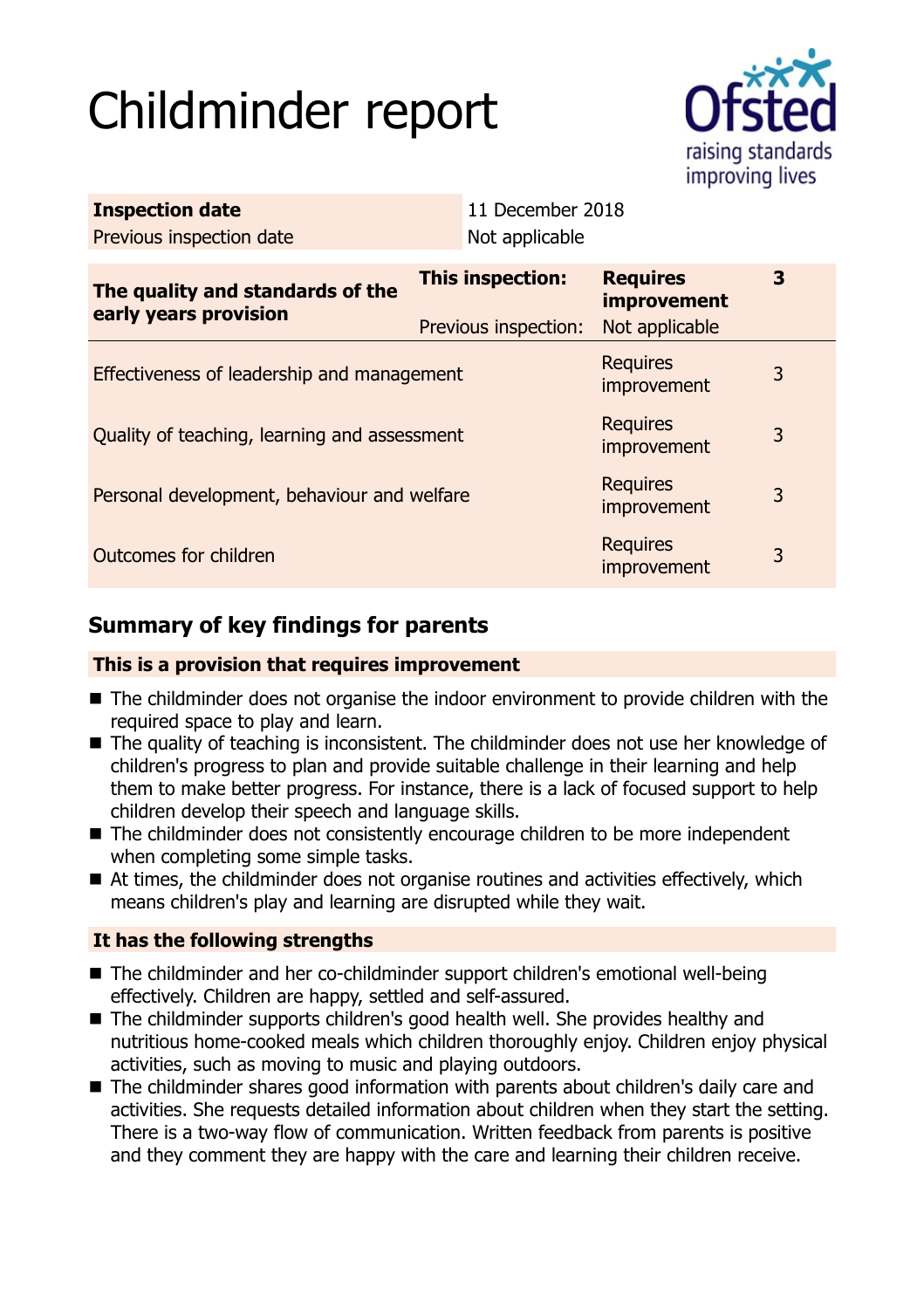## **What the setting needs to do to improve further**

#### **To meet the requirements of the early years foundation stage and Childcare Register the provider must:**

|                                                                                                                                  | Due date   |
|----------------------------------------------------------------------------------------------------------------------------------|------------|
| improve the organisation of the indoor environment to provide<br>children with sufficient space to play and learn                | 18/12/2018 |
| improve the quality of teaching and provide suitably challenging<br>learning experiences to help children to make good progress. | 12/02/2019 |

#### **To further improve the quality of the early years provision the provider should:**

- encourage children to complete tasks which they are capable of doing by themselves, to help them to gain further independence
- $\blacksquare$  improve the organisation of routines and activities to help to extend children's engagement in learning.

#### **Inspection activities**

- The inspector observed the quality of teaching during activities indoors and outdoors and assessed the impact this has on children's learning.
- $\blacksquare$  The inspector completed a joint evaluation of an activity with the childminder.
- The inspector held discussions with the childminder. She looked at relevant documentation and evidence of the suitability of persons living in the household.
- The inspector took account of the views of parents through written feedback provided.

**Inspector** Farzana Iqbal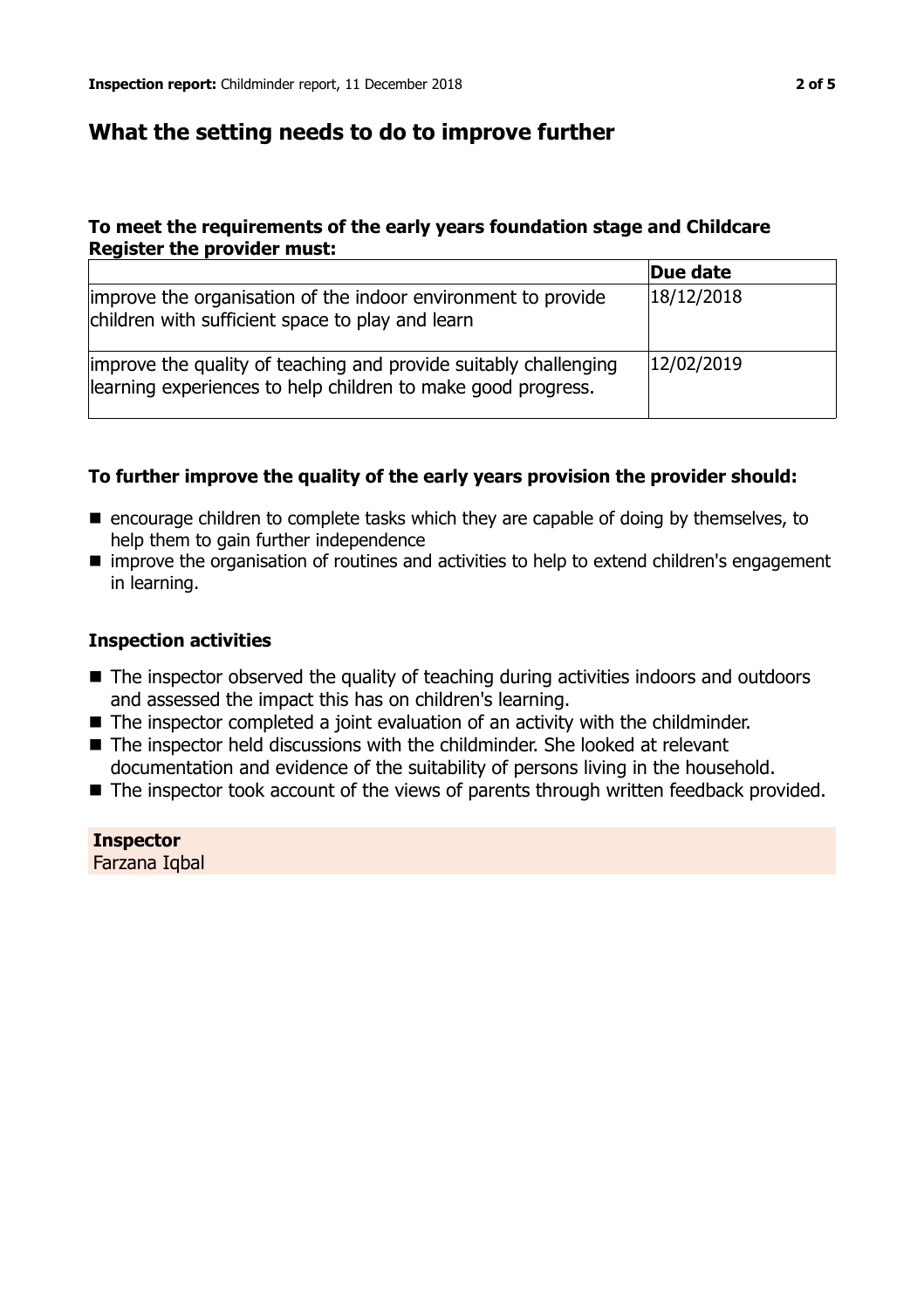# **Inspection findings**

#### **Effectiveness of leadership and management requires improvement**

The childminder does not have a secure understanding of the indoor space requirements for children. This means the organisation of the indoor environment does not provide children with sufficient space to learn and play. The arrangements for safeguarding are effective. The childminder is aware of the possible signs that could indicate a child is at risk of harm. She knows the correct procedures for recording and reporting any concerns about children's welfare. The childminder reviews her practice with her co-childminder. She seeks feedback from children and parents to help to make improvements. For example, she has made impressive changes to the outdoor garden for children who prefer learning outdoors. There is a good range of outdoor activities and resources to stimulate children's interest and curiosity.

#### **Quality of teaching, learning and assessment requires improvement**

The quality of teaching requires improvement. The childminder does not use her knowledge of children's progress to plan and provide sufficient challenge to extend their learning. She does not precisely focus teaching to close emerging gaps in children's achievement. For example, there is inconsistent support to promote children's communication and language skills and help them to make the best possible progress in their learning. The childminder provides children with interesting resources. For example, children watch with excitement when they post different sized balls in pipes. They compare the sizes of objects and guess if the items will fit in the pipe. The childminder supports children's interests well. For example, she helps some children who enjoy filling watering cans and watering the plants. Children sing familiar songs and babies enthusiastically copy the actions.

#### **Personal development, behaviour and welfare require improvement**

On occasions, the childminder does not make the best use of opportunities to promote children's independence further. For example, she does not consistently encourage them to complete simple tasks for themselves, such as tidying up and putting on their coats and shoes. Some routines and activities are not organised effectively, which means children's play and learning are disrupted while they wait. The childminder is caring towards all children. She teaches children good behaviour. For example, she consistently reminds them to be kind and share their toys. The childminder praises children's efforts and achievement to encourage their self-esteem.

#### **Outcomes for children require improvement**

The quality of teaching is not sufficiently focused to help all children reach their full potential. However, children are confident and eager to learn. They develop some of the skills for their future learning. Children make individual choices and explore resources which interest them. For example, they learn basic counting skills and enjoy making marks using crayons and chalks. Children have fun in the outdoor garden. They enjoy exploring and investigating sensory activities, such as sand and water activities.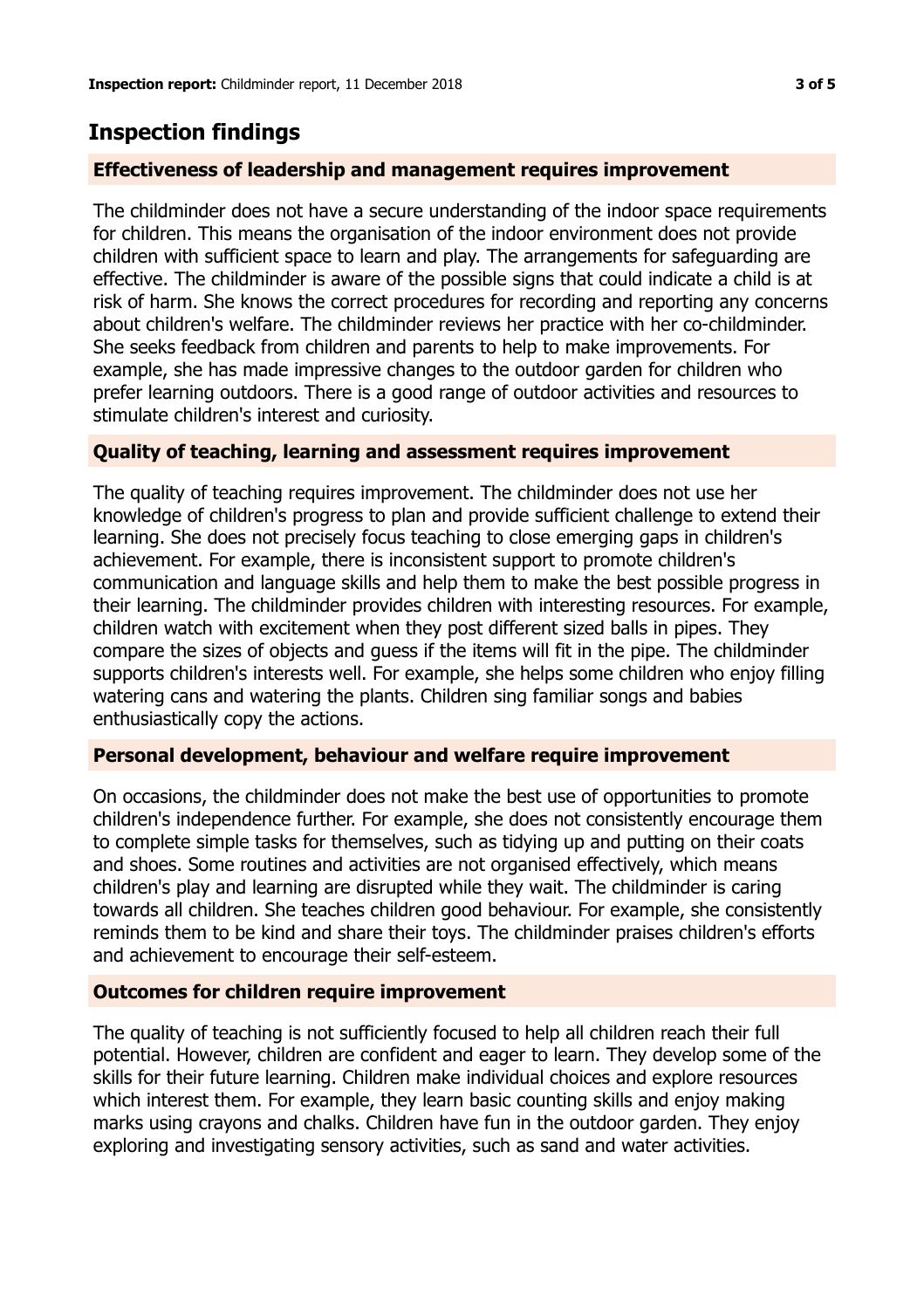## **Setting details**

| Unique reference number       | EY537911                                                                             |
|-------------------------------|--------------------------------------------------------------------------------------|
| <b>Local authority</b>        | Manchester                                                                           |
| <b>Inspection number</b>      | 10079379                                                                             |
| <b>Type of provision</b>      | Childminder                                                                          |
| <b>Registers</b>              | Early Years Register, Compulsory Childcare<br>Register, Voluntary Childcare Register |
| Day care type                 | Childminder                                                                          |
| <b>Age range of children</b>  | $0 - 2$                                                                              |
| <b>Total number of places</b> | 6                                                                                    |
| Number of children on roll    | 9                                                                                    |
| Date of previous inspection   | Not applicable                                                                       |

The childminder registered in 2016. She works with another registered childminder. They live near the Wythensahwe area of Manchester and provide childcare each weekday from 7am to 6pm, all year round except for family holidays.

This inspection was carried out by Ofsted under sections 49 and 50 of the Childcare Act 2006 on the quality and standards of provision that is registered on the Early Years Register. The registered person must ensure that this provision complies with the statutory framework for children's learning, development and care, known as the early years foundation stage.

Any complaints about the inspection or the report should be made following the procedures set out in the guidance Complaints procedure: raising concerns and making complaints about Ofsted, which is available from Ofsted's website: www.ofsted.gov.uk. If you would like Ofsted to send you a copy of the guidance, please telephone 0300 123 4234, or email [enquiries@ofsted.gov.uk.](mailto:enquiries@ofsted.gov.uk)